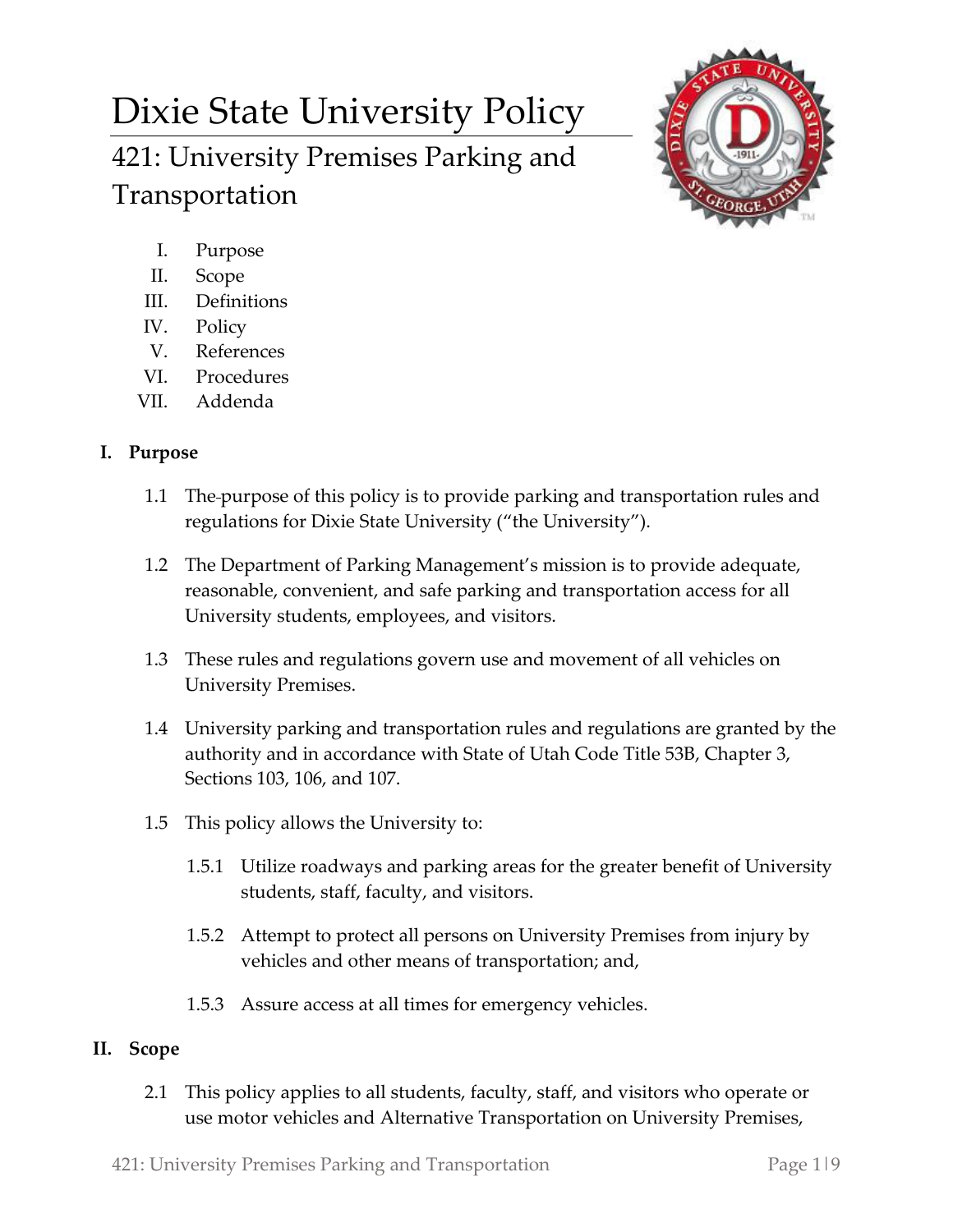including but limited to, streets, roadways, sidewalks, travel-ways, and parking lots.

## **III. Definitions**

- 3.1 *Alternative Transportation:* Any conveyance used for transporting persons, such as bicycles, skateboards, scooters, in-line skates, and hoverboards.
- 3.2 *Faculty:* For the purposes of parking assignment, "faculty" is defined as any person whose primary function is academic instruction.
- 3.3 *Handicap/Disabled/No Parking Zone:* Painted stripes on a diagonal designate "no parking."
- 3.4 *Motor Vehicle:* Any self-propelled conveyance used for transporting persons or property.
- 3.5 *Operator:* A person who operates a vehicle, motor vehicle or alternative transportation, although ownership may be vested in a parent or other person(s).
- 3.6 *Parking Appeals Committee:* A committee composed of faculty, staff, and students within the University whose responsibilities include adjudicating alleged violations and, under appropriate circumstances, mediating penalties for violations to the University's rules and regulations.
- 3.7 *Pedestrian:* An area officially designated by the University as the pedestrian traffic zone.
- 3.8 *Permit:* A decal, hang tag, or account (with license plate registration) issued by the Department of Parking Management. Each permit type authorizes parking on University Premises in designated areas for the current academic year, fall through summer, or otherwise indicated on the hang tag or account.
- 3.9 *Possession:* To physically control a vehicle or parking permit even though ownership may be vested in a parent or other person(s).
- 3.10 *Registration:* The submission of the required information with supporting documents, if required.
- 3.11 *Staff:* All full-time and part-time employees of the University with professional and classified contracts. Part-time employees who are also students are designated as "student" for parking permit purposes.
- 3.12 *Student:* Person who is currently registered and attending University-held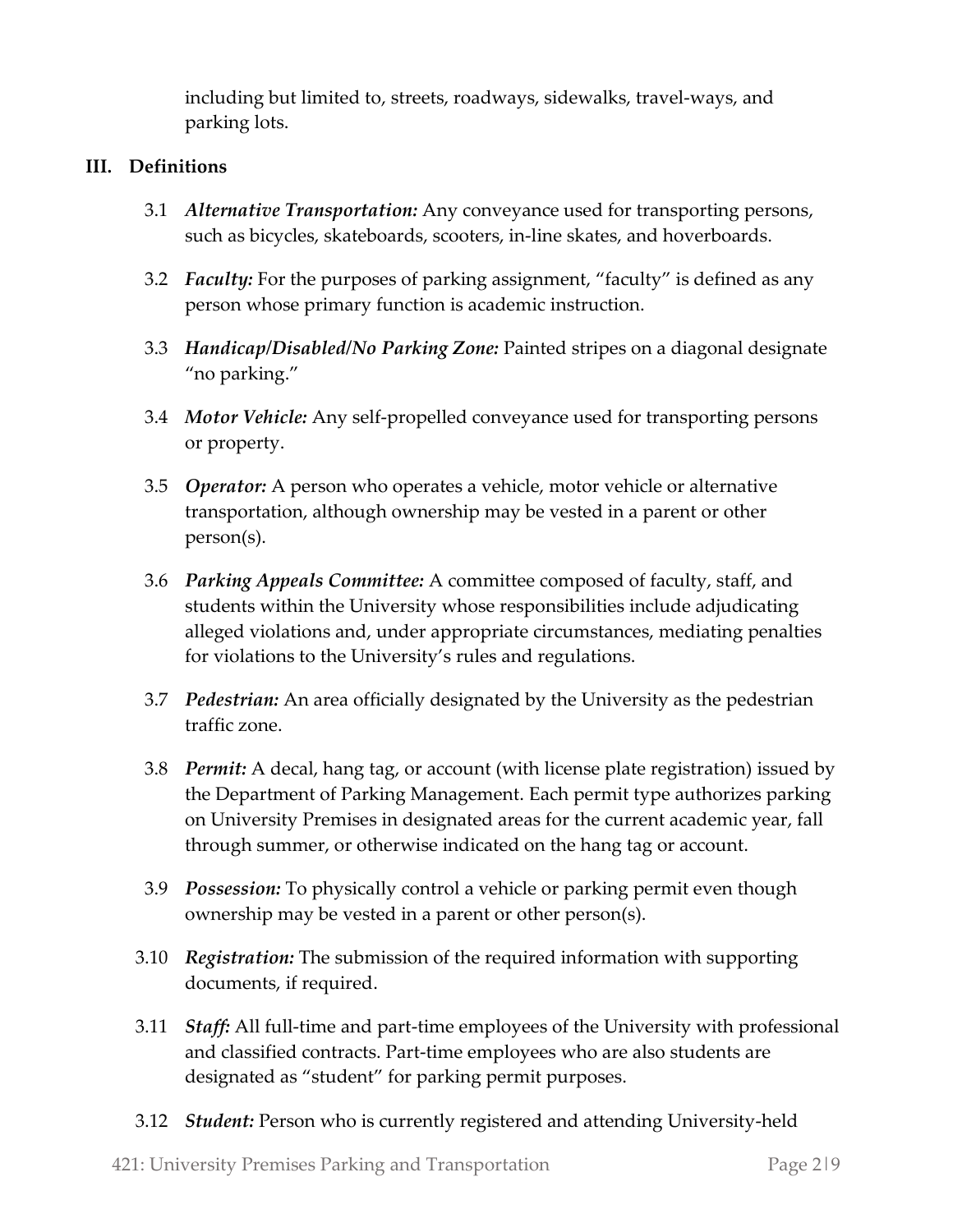classes on either a part-time or full-time basis, including online courses.

- 3.13 *Travel-way:* Any horizontal concrete ground or paved surface other than designated roads, service docks, or parking lots.
- 3.14 *University Premises:* All land, buildings, facilities, parking lots, roads, and other property in the possession of, or owned, used, leased, or controlled by the University.
- 3.15 *Visitor:* Person not officially employed, directly or indirectly, or registered for classes at the University on either a part-time or full-time basis.

## **IV. Policy**

- 4.1 Operations of Motor Vehicles
	- 4.1.1 Operation of a Motor Vehicle and other means of transportation on University Premises is a privilege granted by the University and is not an inherent right of any Faculty, Staff, Student, or Visitor. The privilege can be legally denied or revoked for cause at any time by authorized personnel (University police, administration, and parking management officials).
		- 4.1.1.1 Causes for revocation of use of a Motor Vehicle on University Premises include:
			- 4.1.1.1.1 Non-payment of fines
			- 4.1.1.1.2 Falsification of information, fraud, unauthorized use of a vehicle, parking decals, or Permits;
			- 4.1.1.1.3 Acts of vandalism on University Premises;
			- 4.1.1.1.4 Abuse of any parking management personnel, verbal or physical, including threats; and
			- 4.1.1.1.5 Habitual offenders (three or more citations)

## 4.2 Parking Permits

- 4.2.1 Consistent with Utah State law and with University policy, any vehicle parked or operated on University Premises must be registered with University Parking Management and show a current parking Permit.
- 4.2.2 It is the sole responsibility of the person who registers a vehicle with Parking Management to display the Permit properly. Furthermore, it is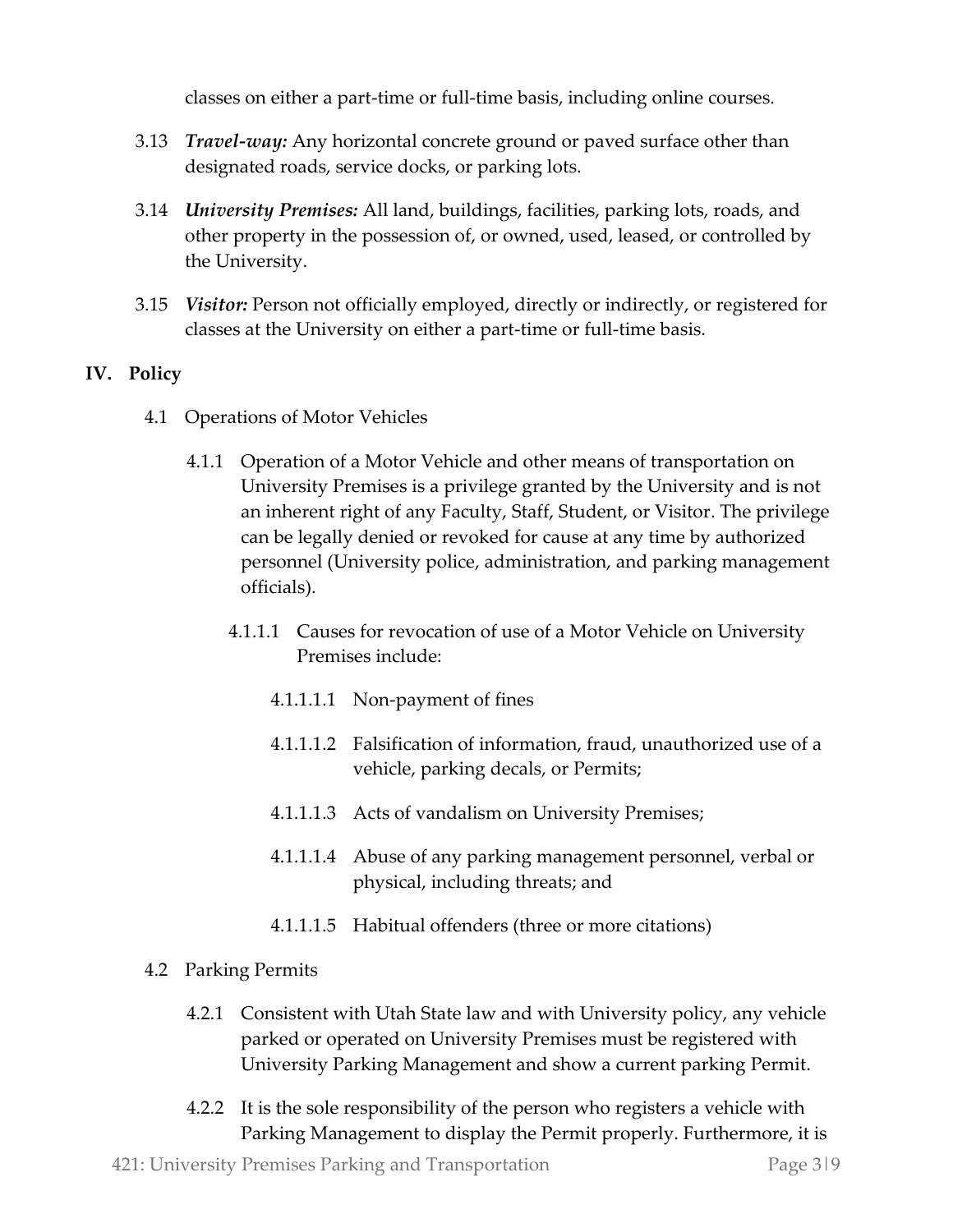the responsibility of each University employee and Student who operates a Motor Vehicle or Alternative Transportation on University Premises to read, understand, and abide by this policy and any published regulations by Parking Management.

- 4.2.3 Registration is complete when vehicle information has been submitted along with the Permit fee and, a parking Permit hang tag is hung from the front-facing rear view mirror and/or the license plate is registered to the Permit account.
- 4.2.4 Permits may be purchased in person at the Cashier's Office or online via Parking Management's website.
- 4.2.5 When a new or different Motor Vehicle is acquired during the year, the Operator must register the new vehicle with Parking Management.
- 4.2.6 Failure to display a Permit properly will constitute failure to comply with parking rules, and the vehicle Registration will be incomplete.
- 4.2.7 Permits are valid from fall semester start to summer semester end of the current academic year.
- 4.2.8 Every Motor Vehicle parked on University Premises must display an appropriate Permit for their parking space.
- 4.2.9 A Permit purchased does not guarantee a personal parking space or parking in a specific area, but allows parking in designated lots if space is available.
- 4.2.10 Any person to whom a Permit has been issued is responsible for removal of their hang tag or license plate information from the account prior to the sale or transfer of possession of the vehicle.
- 4.3 Traffic and Parking Regulations
	- 4.3.1 The responsibility of finding a legal parking space rests with the vehicle Operator.
		- 4.3.1.1 Lack of parking stalls is not considered a valid reason for violating parking regulations.
		- 4.3.1.2 The fact that another vehicle is parked in violation of any regulation and does not receive a citation does not authorize such parking, nor does it mean the regulation is no longer in effect.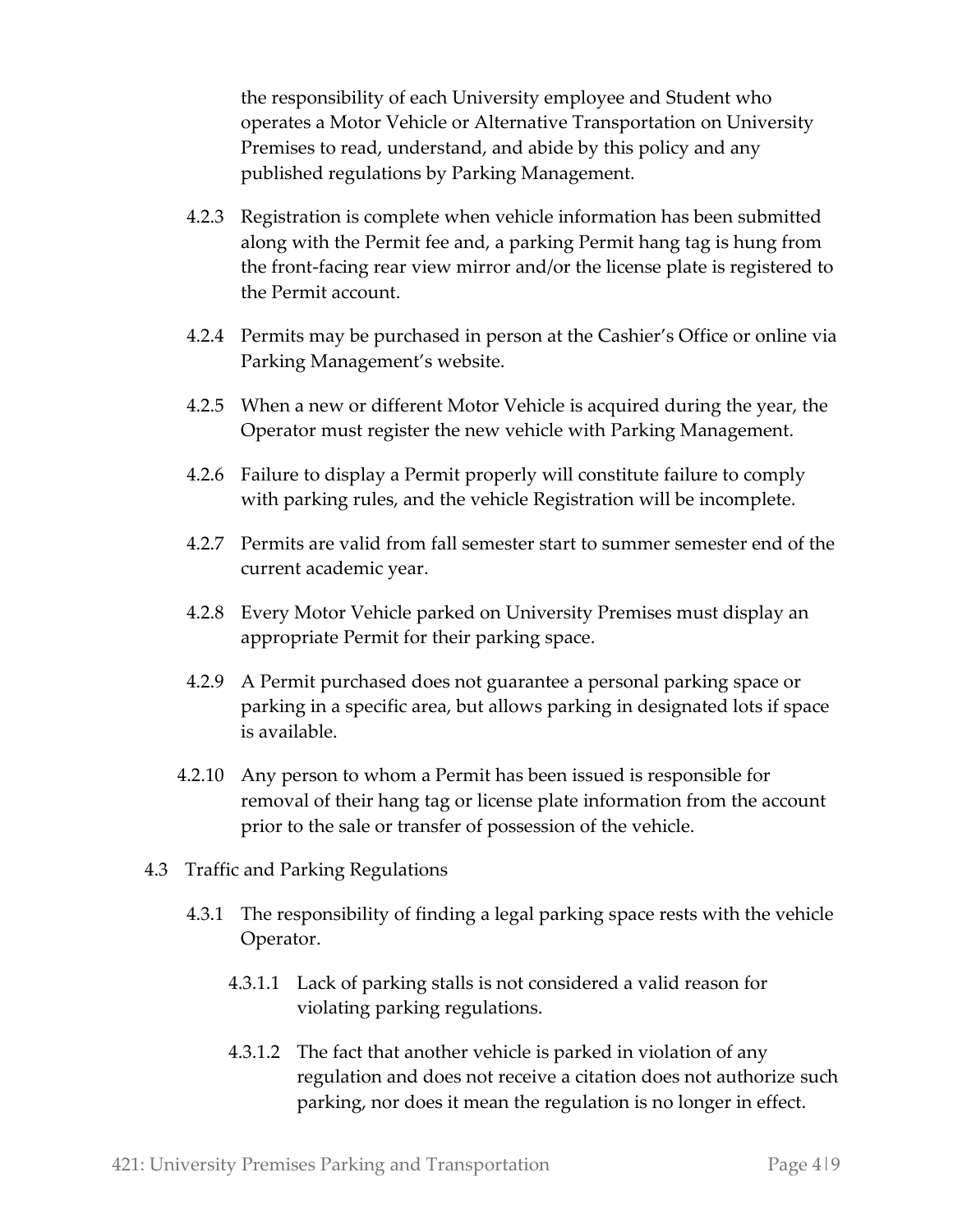- 4.3.1.3 Double parking on streets or access aisles in parking lots is strictly prohibited, as is parking diagonally, which takes up two or more spaces by "over-hanging."
- 4.3.1.4 The official speed limit for all vehicles on University Premises is 10 miles per hour, as posted, or as safety conditions indicate.
- 4.3.1.5 Sidewalks on University Premises are reserved for Pedestrian traffic with the exception given to golf carts, maintenance fleet, and emergency service vehicles.
- 4.3.1.6 The use of Alternative Transportation (bicycles, skateboards, scooters, in-line skates, and hoverboards) may be allowed only as a means of transportation on designated Travel-ways.
	- 4.3.1.6.1 Anyone using Alternative Transportation on University Premises shall follow all vehicular and Pedestrian laws and postings. The right of way will be given to any Pedestrian, and Alternative Transportation users shall travel at a reasonable, safe, and prudent speed.
	- 4.3.1.6.2 Under no circumstances will Alternative Transportation be allowed off Travel-ways or as a means of recreation on non-designated Travel-ways, such as landscapes, ramps, curbs, benches, steps or stairs, and other such structures.
	- 4.3.1.6.3 The use of Alternative Transportation shall not be permitted inside of any building or facility on University Premises.
- 4.3.1.7 Violators using Alternative Transportation may be issued a citation and fined, or warned, reprimanded, or disciplined.
- 4.3.1.8 All state and local laws pertaining to moving violations shall also be enforced on University Premises.
- 4.3.1.9 Other parking violations include, but are not limited to:
	- 4.3.1.9.1 Falsification of Registration information (i.e. sharing);
	- 4.3.1.9.2 Improper zone parking (i.e., taking two stalls, overnight, Permit type);
	- 4.3.1.9.3 No parking Permit;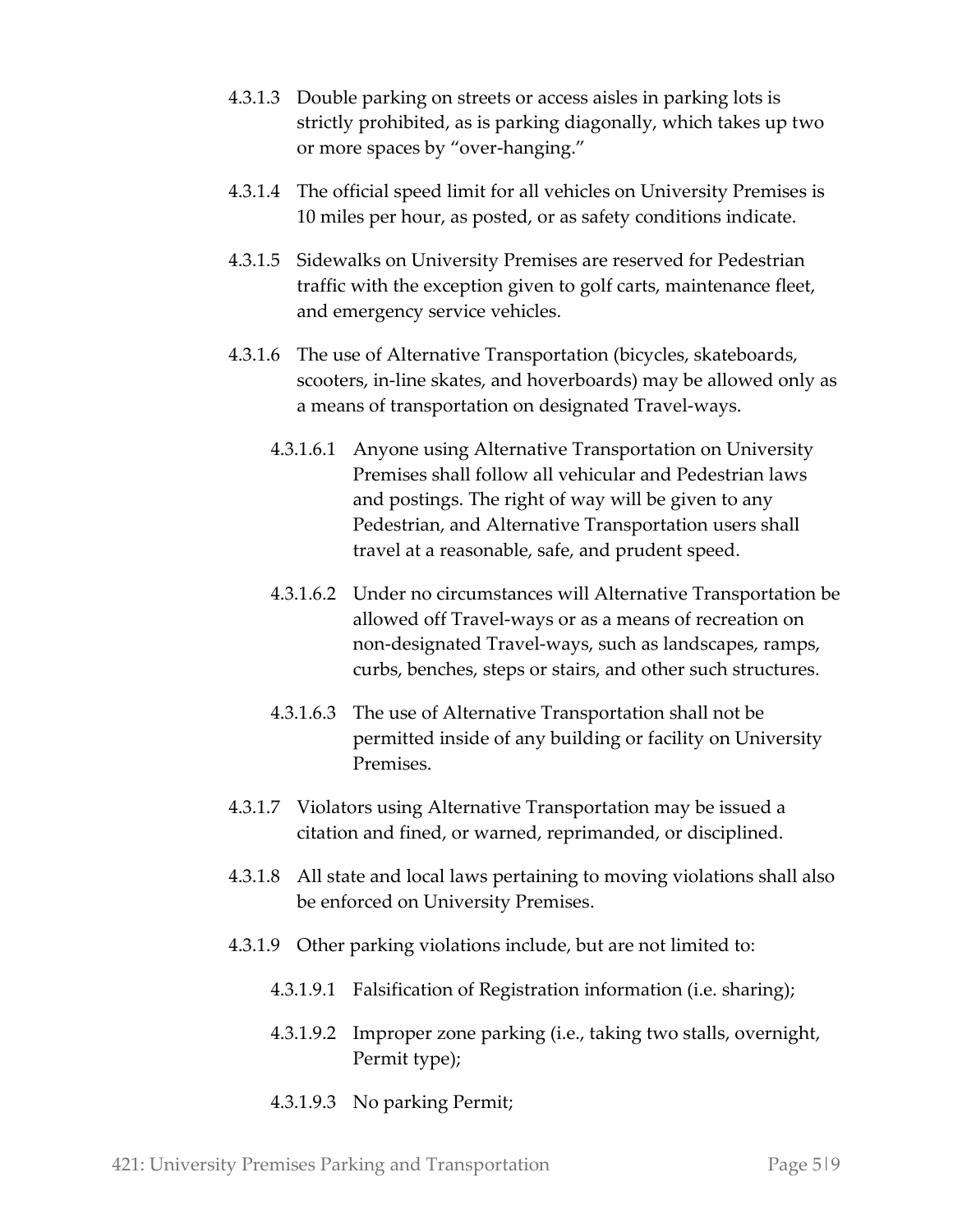- 4.3.1.9.4 Failure to register and/or display permit properly (Permit placement, registered Permit not displayed);
- 4.3.1.9.5 Parking or blocking a fire lane (hydrant, emergency or red zone);
- 4.3.1.9.6 Driving or parking any unauthorized Motor Vehicle on a campus walkway/emergency lane, sidewalk or lawn;
- 4.3.1.9.7 Parking out-of-stall;
- 4.3.1.9.8 Blocking or parking in front of an access road, driveway, barricade, or gate;
- 4.3.1.9.9 Failure to obey signs, street, pavement, or curb markings;
- 4.3.1.9.10 Parking in reserved zone or parking stall (i.e., handicap, drop off, fleet vehicle, or otherwise indicated).
- 4.3.1.10 Overnight vehicle parking on University Premises is not permitted, except in designated areas.
- 4.4 Towing and Impoundment
	- 4.4.1 Parking Management may boot (immobilization of vehicle), tow, or impound at owner's expense any vehicle on University Premises in violation of local, state, or University rules and regulations.
		- 4.4.1.1 Vehicles will be impounded if left in any position that constitutes a hazard; i.e., blocking a fire lane or hydrant, obstructing traffic, blocking a driveway, blocking a loading zone, etc.
		- 4.4.1.2 Non-registered and/or persistent violators may be subject to impound after three (3) unpaid citations.
		- 4.4.1.3 Abandoned or disabled vehicles may be impounded.
		- 4.4.1.4 Owners or Operators of vehicles that become disabled on University Premises must notify the Parking Management Office within 24 hours to avoid receiving citations.
		- 4.4.1.5 A vehicle may be impounded by use of an "immobilization device," which may be placed by University personnel upon a vehicle in violation of parking or transportation violations on University Premises.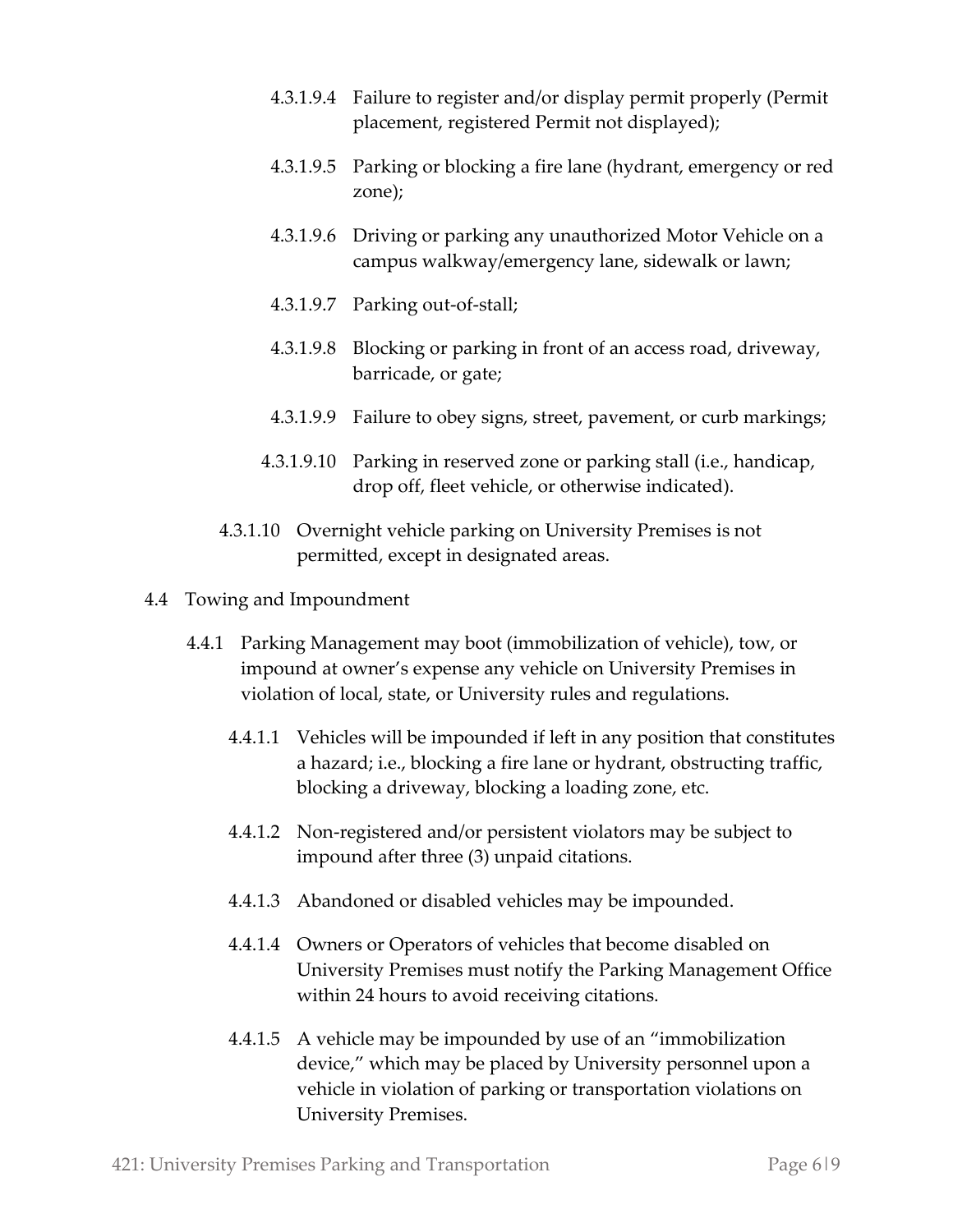- 4.4.1.5.1 The University is not responsible for any damage that may result from placement and/or removal of any immobilization device.
- 4.4.1.5.2 Any unauthorized attempt to remove the immobilization device or drive the vehicle will result in damage. The violator is responsible for any damage caused to, or theft of the lock and/or the vehicle, and for all costs.
- 4.4.1.5.3 All removal fees must be paid online on Parking Management's website and proof of receipt shown before removal of the device. Removal must take place within the standard operating hours of University Parking Management. The vehicle will be towed to a state impound yard after four (4) days if fees are not paid.
- 4.4.1.6 The owner or Operator of a towed vehicle will be required to pay all previous fines, the tow bill, and the storage fee before the vehicle will be released.
- 4.4.1.7 If the vehicle is not recovered within thirty (30) days of impound, it may become property of the State of Utah.
- 4.4.1.8 A vehicle may be impounded for a first violation for parking in a red zone, emergency zone, a yellow "reserved" zone, or a handicap/disabled zone.

## **V. References**

5.1 Utah Code Annotated 53B-3, Sections 103, 106, and 107.

#### **VI. Procedures**

- 6.1 Violations and Fees
	- 6.1.1 Violation fees and fines are payable on Parking Management's website or by visiting the Cashier's Office in person during standard operating hours.
		- 6.1.1.1 If the "Pay within Five Days" incentive amount is not cleared within five (5) working days, the full violation fine will be charged.
		- 6.1.1.2 If the fine is not cleared within 30 calendar days of the violations, a late fee may be added.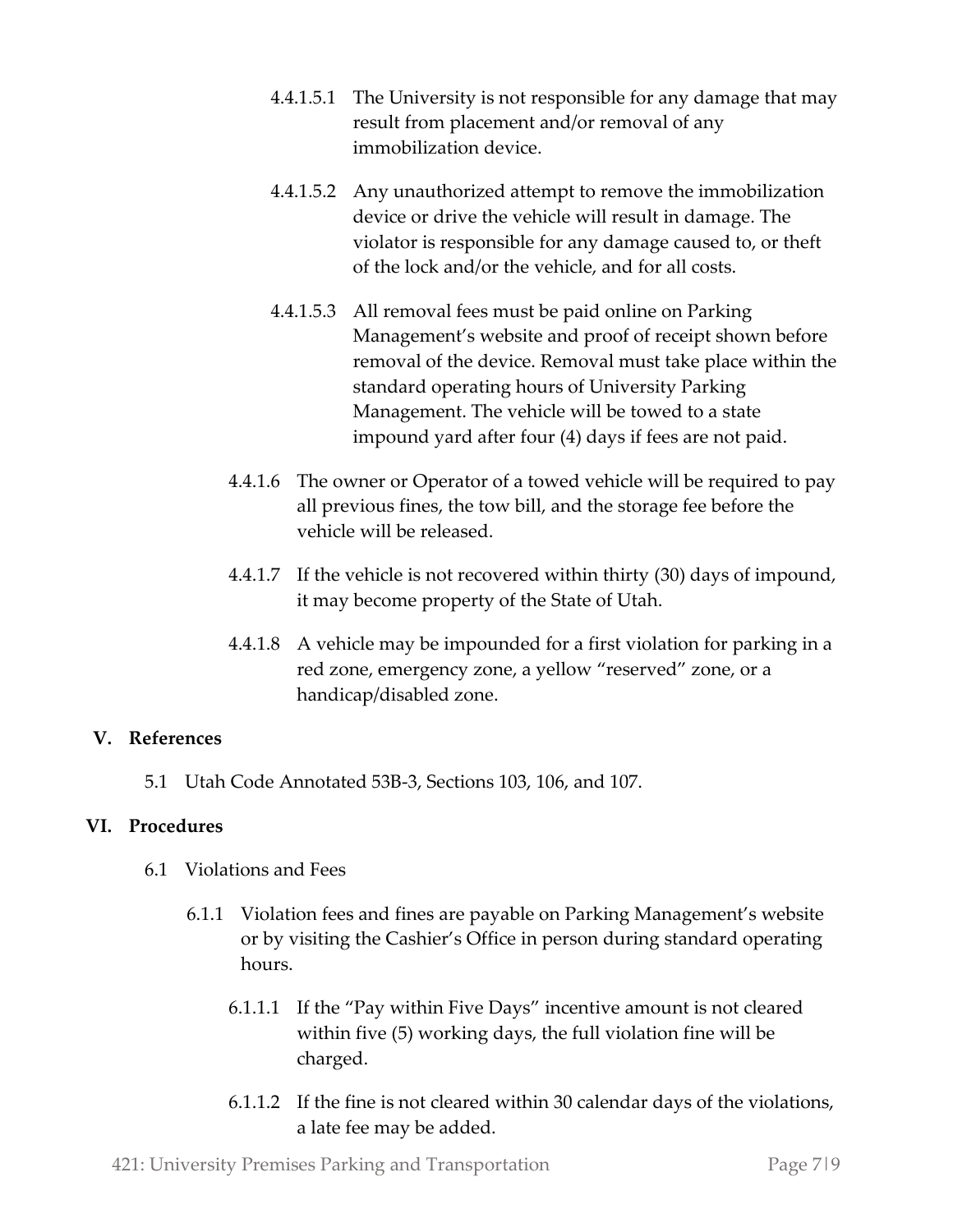- 6.1.1.3 Students with unpaid fines over two-hundred dollars (\$200) will need to make financial arrangements in order to re-enroll, graduate, obtain a transcript, or transfer their student records until the fines are paid.
- 6.1.1.4 Student offenses which necessitate disciplinary measures in addition to violation fees assessed, may be referred to the Dean of Students' Office and be subject to University Policy 552, where further disciplinary action may occur.
- 6.2 Parking Appeals
	- 6.2.1 Anyone issued a citation or fine may submit an appeal to the Parking Appeals Committee.
		- 6.2.1.1 The appeal must be made within 15 days after the citation is issued or the right to appeal is forfeited. See Parking Management's website for information on filing a parking citation appeal.
		- 6.2.1.2 The Parking Appeals Committee will meet and/or discuss appeals and modify, nullify, or uphold the citation. After reviewing the appeal, the Parking Appeals Committee will render a decision which will be final.
		- 6.2.1.3 The Parking Appeals Committee shall consist of a chair, at least two Students, two Staff members, and two Faculty members appointed by Student Affairs.
		- 6.2.1.4 The Parking Appeals Committee's decision will be given to the appellate party immediately after the hearing, and a written copy of the decision will be sent to the appellate party.
		- 6.2.1.5 If an individual is not satisfied with the Parking Appeals Committee's decision, the appellate party may respond to the Parking Appeals Committee with additional information and/or evidence.

## **VII. Addenda—N/A**

Policy Owner: Vice President of Administrative Affairs Policy Steward: Executive Director of Events Services & Risk Management

#### History:

421: University Premises Parking and Transportation Page 8|9